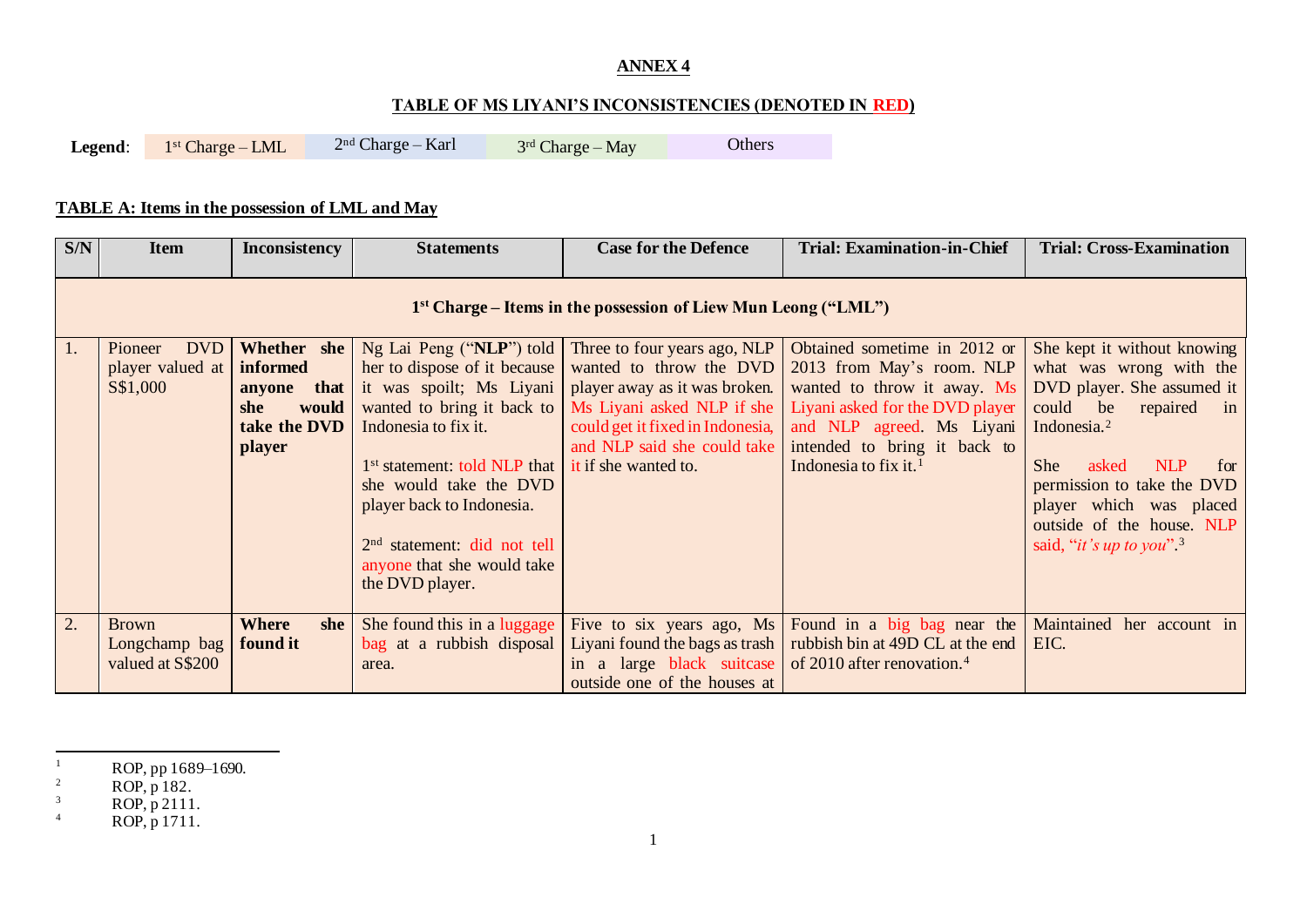| S/N              | <b>Item</b>                                                                                        | <b>Inconsistency</b>      | <b>Statements</b>                                                                                                              | <b>Case for the Defence</b>                                                                                                                                                                                                                                                                                                                                                | <b>Trial: Examination-in-Chief</b>                                                                                                                   | <b>Trial: Cross-Examination</b>                                                                                                                                                                                                                                                                                                                                                                                   |  |  |  |
|------------------|----------------------------------------------------------------------------------------------------|---------------------------|--------------------------------------------------------------------------------------------------------------------------------|----------------------------------------------------------------------------------------------------------------------------------------------------------------------------------------------------------------------------------------------------------------------------------------------------------------------------------------------------------------------------|------------------------------------------------------------------------------------------------------------------------------------------------------|-------------------------------------------------------------------------------------------------------------------------------------------------------------------------------------------------------------------------------------------------------------------------------------------------------------------------------------------------------------------------------------------------------------------|--|--|--|
| 3.               | Blue<br>Longchamp bag<br>valued at S\$200                                                          |                           |                                                                                                                                | Chancery Lane. It was worn-<br>out and used.                                                                                                                                                                                                                                                                                                                               |                                                                                                                                                      |                                                                                                                                                                                                                                                                                                                                                                                                                   |  |  |  |
|                  | 3 <sup>rd</sup> Charge – Items in the possession of May Liew ("May")                               |                           |                                                                                                                                |                                                                                                                                                                                                                                                                                                                                                                            |                                                                                                                                                      |                                                                                                                                                                                                                                                                                                                                                                                                                   |  |  |  |
| $\overline{4}$ . | leather<br>One<br>"Vacheron<br>Constantin"<br>watch<br>with<br>unknown value                       | How<br>she<br>obtained it | $2nd$ statement: gift from her<br>friend Diah in $2013 - 14$ .<br>5 <sup>th</sup> statement: picked it up<br>from May's trash. | Cannot recall if photo shown<br>during statement taking.<br>May threw away a number of<br>items after she moved back<br>from London, including a<br>small lady's watch with cross<br>on watch face with black<br>colour on the inside, with<br>white frame and a black<br>leather strap. May confirmed<br>she wanted to throw the item<br>away when asked by Ms<br>Liyani. | In 2011 or 2012, May discarded<br>the watch after sorting things<br>from storage facility. Ms Liyani<br>took it from May's rubbish bin. <sup>5</sup> | Explaining her answer in her<br>$2nd$ statement (that it was gift<br>from Diah), she said the photo<br>was blurry and she did not<br>recognise it:<br>"At that point of time, I was<br>given blurry photograph. I<br>did not recognise the item<br>well. Then after my lawyer<br>and I went to see the item<br>clearly. I then know that $I$ ---<br>that item I picked up from<br>May Liew dustbin." <sup>6</sup> |  |  |  |
| $\overline{5}$ . | white<br>One<br>coloured<br>"Swatch" watch<br>with<br>orange<br>coloured design<br>valued at S\$75 | How<br>she<br>obtained it | $2nd$ statement: gift from her<br>friend Diah in 2013-14.<br>5 <sup>th</sup> statement: picked it up<br>from May's trash.      | Not shown photo, unable to<br>provide defence.                                                                                                                                                                                                                                                                                                                             | Found it in a rubbish bin, but<br>cannot remember if it was from<br>LML's or May's bin. She saw it<br>was not working, and so she kept<br>them. $7$  | Explaining her answer in her<br>$2nd$ statement (that it was gift<br>from Diah), she said the photo<br>was blurry and she did not<br>recognise it.<br>"During"<br>the<br>recording<br>statement, I was given a<br>blurry picture or photograph.<br>So I did not recognise the<br>items clearly. But after my<br>lawyer and I went to the                                                                          |  |  |  |

 $5$  ROP, p 1693.

 $6 \text{ROP}, p \, 2213.$ 

 $7 \text{ ROP}, \text{pp } 1694-1695.$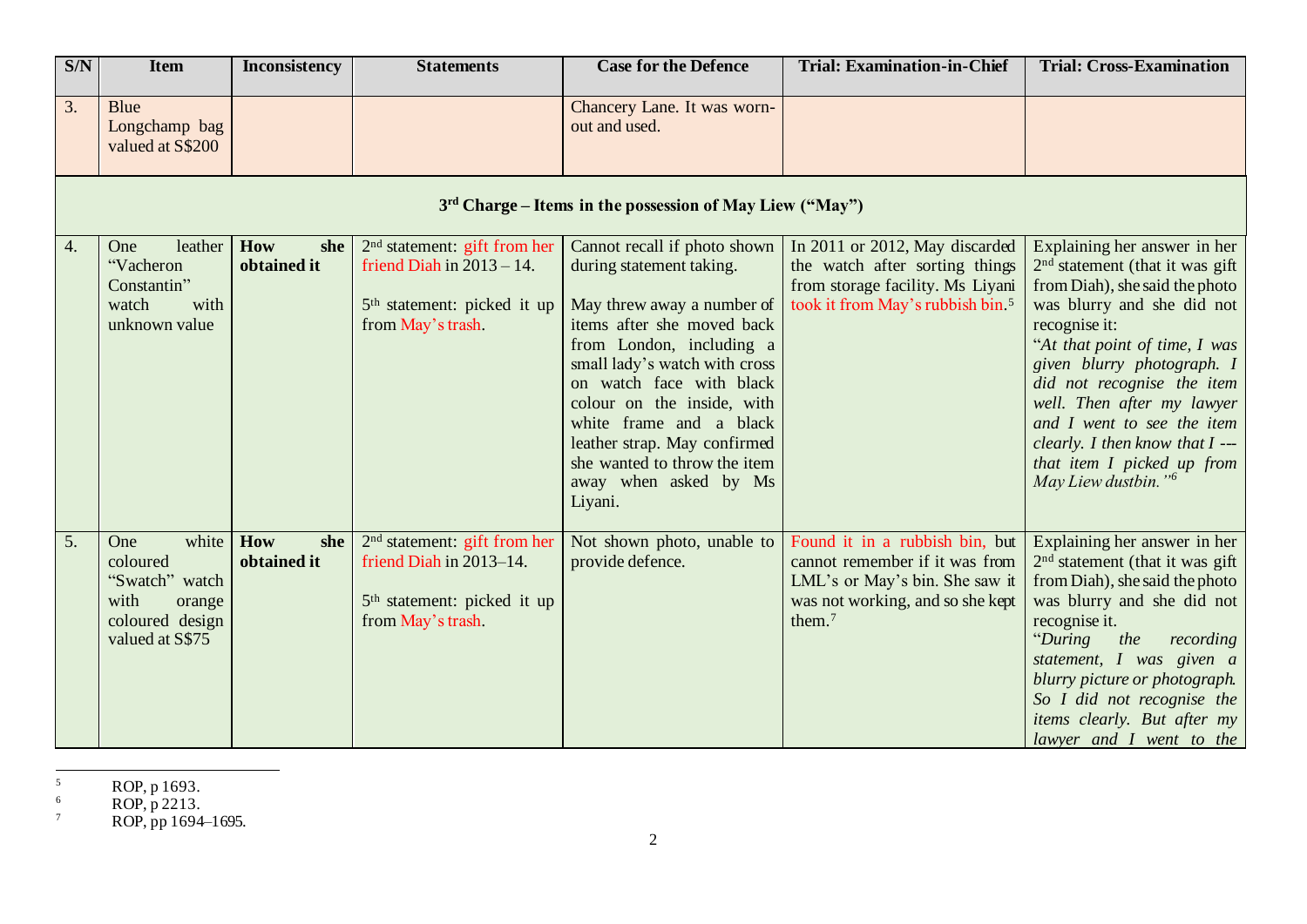| S/N | <b>Item</b>                                                                                                      | <b>Inconsistency</b>                                                                             | <b>Statements</b>                                                                                                                                                    | <b>Case for the Defence</b>                                                                                                                                                                                                                                                      | <b>Trial: Examination-in-Chief</b>                                                                                            | <b>Trial: Cross-Examination</b>                                                                                                                                                                                                                                                                                                                                                                                                                                                                                                                                                   |
|-----|------------------------------------------------------------------------------------------------------------------|--------------------------------------------------------------------------------------------------|----------------------------------------------------------------------------------------------------------------------------------------------------------------------|----------------------------------------------------------------------------------------------------------------------------------------------------------------------------------------------------------------------------------------------------------------------------------|-------------------------------------------------------------------------------------------------------------------------------|-----------------------------------------------------------------------------------------------------------------------------------------------------------------------------------------------------------------------------------------------------------------------------------------------------------------------------------------------------------------------------------------------------------------------------------------------------------------------------------------------------------------------------------------------------------------------------------|
|     |                                                                                                                  |                                                                                                  |                                                                                                                                                                      |                                                                                                                                                                                                                                                                                  |                                                                                                                               | police station and open up all<br>the items one by one, then I<br>realized that item I picked up<br>from the dustbin." $8$                                                                                                                                                                                                                                                                                                                                                                                                                                                        |
| 6.  | One<br>silver-<br>ring<br>coloured<br>with blue shiny<br>stones valued at<br>S\$150                              | Whether she<br>found it from<br>May's trash,<br>obtained<br>or<br><b>May</b><br>from<br>directly | 2 <sup>nd</sup> statement: May asked<br>her to throw it away in 2009<br>and she kept it for herself.<br>5 <sup>th</sup> statement: picked it up<br>from May's trash. | Not able to provide defence as<br>she was shown an assortment<br>of<br>accessories<br>during<br>statement taking but does not<br>remember the specific ring.                                                                                                                     | Picked from May's rubbish bin<br>in 2011 or 2012 and kept it for<br>her niece. <sup>9</sup>                                   | Found the item in May's<br>rubbish bin in 2012 (est.).<br>Does not know whom it<br>belongs to. May was present<br>when she took the item from<br>the rubbish bin.                                                                                                                                                                                                                                                                                                                                                                                                                 |
| 7.  | pair<br>$\circ$ of<br>One<br>silver-coloured<br>with<br>earrings<br>white<br>opaque<br>stone valued at<br>S\$150 | Whether she<br>found it from<br>May's trash,<br>obtained<br>or<br><b>May</b><br>from<br>directly | 2 <sup>nd</sup> statement: May asked<br>her to throw it away in 2009<br>and she kept it for herself.<br>5 <sup>th</sup> statement: picked it from<br>May's trash.    | she was shown an assortment<br>accessories<br>of<br>during<br>statement taking but does not<br>remember<br>the<br>specific<br>earrings.<br>It is "possible" that this was<br>from May's trash, and that<br>May confirmed she wanted to<br>throw it away when Ms<br>Liyani asked. | Not able to provide defence as   Picked from May's rubbish bin<br>in 2011 or 2012 and kept it for<br>her niece. <sup>10</sup> | Found the item in May's<br>rubbish bin in 2012 (est.).<br>Does not know whom it<br>belongs to. May was present<br>when she took the item from<br>the rubbish bin.<br>Explained the answer in her<br>$2nd$ statement by saying that<br>the IO asked her about all the<br>items together, by showing a<br>picture with all the items<br>together:<br>"because just --- the IO just<br>asked me not one by one, but<br>put it all together same --- I<br>mean, whole picture together<br>and then the answer also ---<br>that's why the answer from<br>the beginning the same as --- |

<sup>8</sup> ROP,  $p$  2213.

 $P^9$  ROP, p 1696.

 $10$  ROP, p 1696.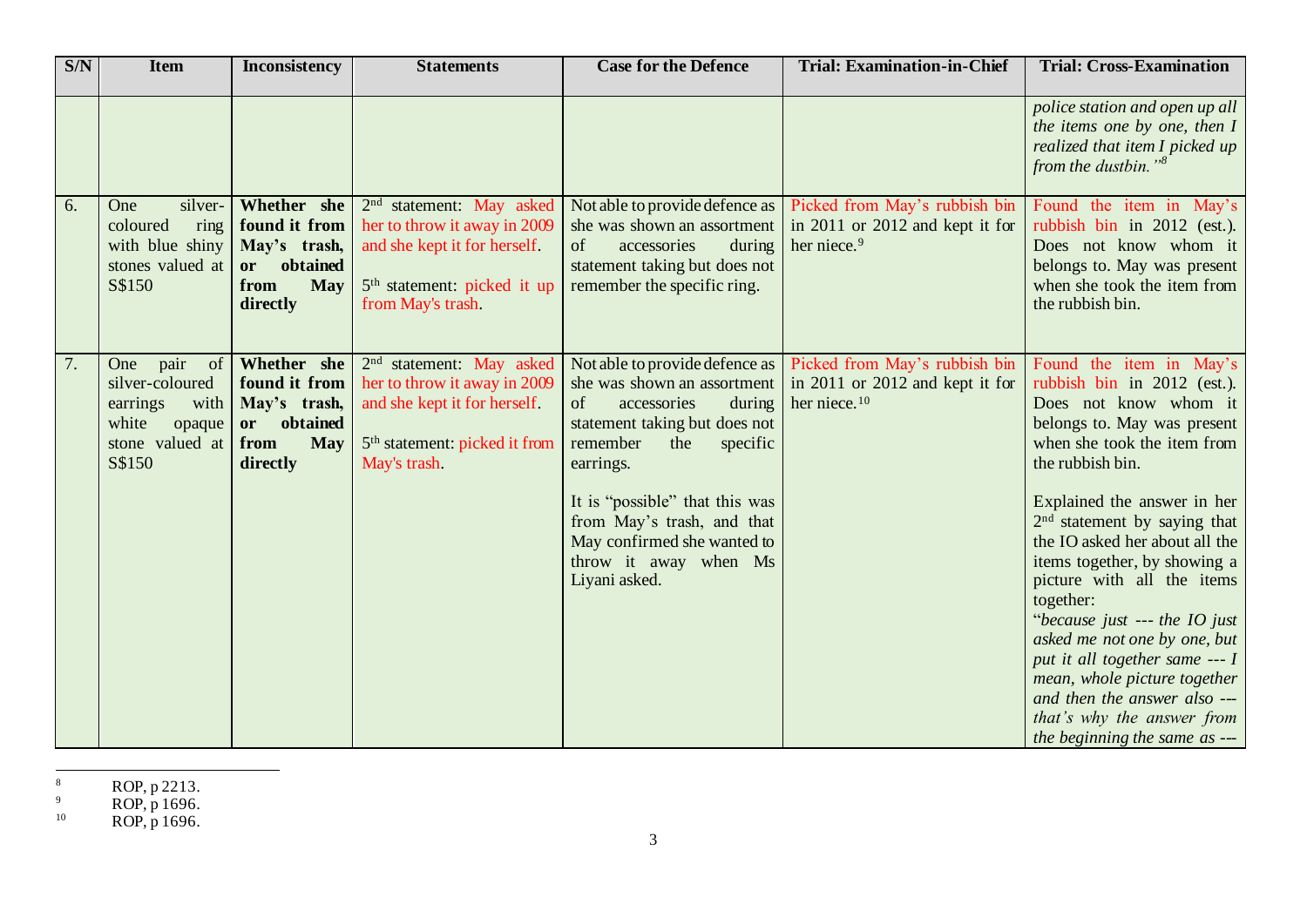| SNN | <b>Item</b>                                                                              | <b>Inconsistency</b>       | <b>Statements</b>                                                                                                       | <b>Case for the Defence</b>                                                                                                                                                        | <b>Trial: Examination-in-Chief</b>                                                                                     | <b>Trial: Cross-Examination</b>                                                                                                                                                                                                                                                                                                                                                                                                                                                                                                                      |
|-----|------------------------------------------------------------------------------------------|----------------------------|-------------------------------------------------------------------------------------------------------------------------|------------------------------------------------------------------------------------------------------------------------------------------------------------------------------------|------------------------------------------------------------------------------------------------------------------------|------------------------------------------------------------------------------------------------------------------------------------------------------------------------------------------------------------------------------------------------------------------------------------------------------------------------------------------------------------------------------------------------------------------------------------------------------------------------------------------------------------------------------------------------------|
|     |                                                                                          |                            |                                                                                                                         |                                                                                                                                                                                    |                                                                                                                        | same answer, 5 answers this<br>time. $^{11}$<br>When told that the above<br>answer only explains why her<br>answers were the same for<br>various accessories, but does<br>explain<br>the<br>not<br>inconsistencies, she said: "I<br>told the IO wrongly or<br>incorrectly. I just give a<br>roughly idea that it was 7<br>years ago."<br>When pressed on why she<br>specifically said that May<br>asked her to throw it away, "I<br>did say that $I$ took --- May<br>Liew throw it away. And $I$<br>picked it up from the<br>dustbin." <sup>12</sup> |
| 8.  | yellow<br>One<br>coloured earring<br>with one white<br>ball<br>opaque<br>valued at S\$75 | How<br>she<br>obtained it: | 2nd statement: Bought it at<br>an unknown shop in Lucky<br>Plaza in around 2013 or<br>2014, at a price of $3$ for \$10. | accessories during statement<br>taking but has no specific<br>recall of item.<br>Ms Liyani owns a pair of<br>yellow-coloured<br>earring<br>which the Police took away<br>from her. | Shown an assortment of Picked from May's rubbish bin<br>$\ln 2011$ or 2012 and kept it for<br>her niece. <sup>13</sup> | Found the item in May's<br>rubbish bin in 2012 (est.).<br>Does not know whom it<br>belongs to. May was present<br>when she took the item from<br>the rubbish bin.                                                                                                                                                                                                                                                                                                                                                                                    |

 $11$  ROP, p 2172.

 $P^{12}$  ROP, p 2173.

 $13$  ROP, pp 1696–1697.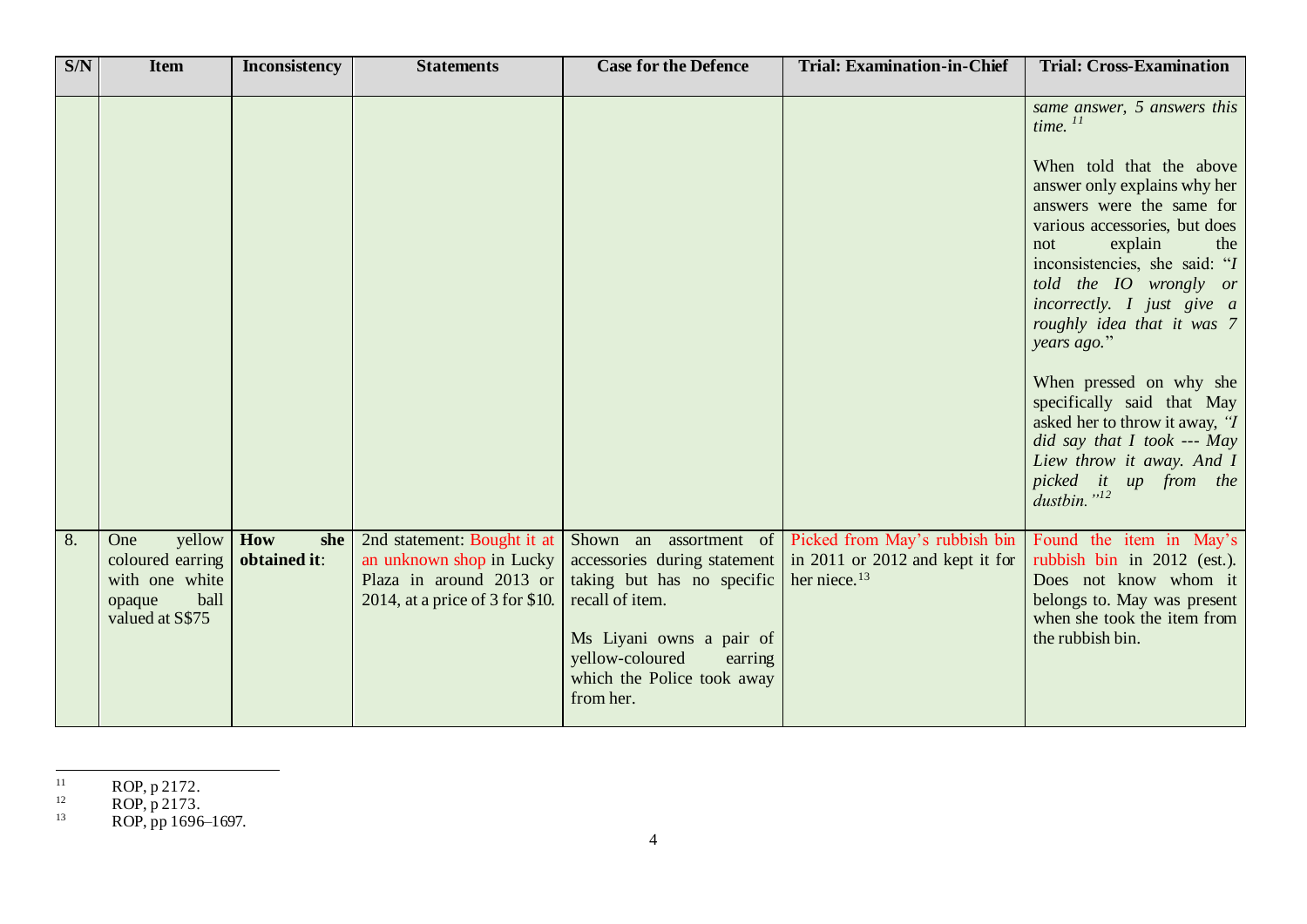| S/N | <b>Item</b>      | <b>Inconsistency</b>   | <b>Statements</b>                        | <b>Case for the Defence</b>     | <b>Trial: Examination-in-Chief</b>   | <b>Trial: Cross-Examination</b> |
|-----|------------------|------------------------|------------------------------------------|---------------------------------|--------------------------------------|---------------------------------|
|     |                  |                        |                                          |                                 |                                      |                                 |
| 9.  | assortment<br>An | How<br>she             | 2 <sup>nd</sup> statement: May asked     | Part of the assortment belongs  | Purchased P1-33 for \$10 from        | Found the items (save for P1-   |
|     | fashion<br>of    | obtained<br>the        | her to throw away these                  | to her. The rest were retrieved | Taka Jewellery in Marine             | 33 and $P1-38$ ) in May's       |
|     | accessories      | assortment in          | accessories in 2009 and she              | from May's trash.               | Parade. Purchased P1-38 from         | rubbish bin in 2012 (est.).     |
|     | valued at S\$400 | general                | kept them for herself.                   |                                 | Lucky Plaza in 2010 (3 for \$10)     | Does not know whom the          |
|     |                  |                        |                                          |                                 | $-$ lost 1 side.                     | items belong to. May was        |
|     |                  | How<br>she             | 5 <sup>th</sup> statement: found many of |                                 |                                      | present when she took the       |
|     |                  | <b>P1-</b><br>obtained | these accessories in May's               |                                 | Rest were picked from May's          | items from the rubbish bin.     |
|     |                  | 38: found in           | trash                                    |                                 | rubbish bin in 2011 or 2012 and      |                                 |
|     |                  | the trash (5th         |                                          |                                 | kept it for her niece. <sup>14</sup> | Purchased P1-33 for \$10 from   |
|     |                  | statement) vs          | Purchased<br>some<br>items,              |                                 |                                      | Taka Jewellery in Marine        |
|     |                  | bought from            | specifically:                            |                                 | Pearl hook earrings: bought from     | Parade. Purchased P1-38         |
|     |                  | Lucky Plaza            | (a) Ms Liyani said she                   |                                 | Taka Jewellery at Marine Parade      | from Lucky Plaza in 2010 (3)    |
|     |                  | (testimony).           | bought the pearl hook                    |                                 | (on sale for \$10) in $2011.^{15}$   | for $$10$ ) – lost 1 side.      |
|     |                  |                        | earrings from the Taka shop              |                                 |                                      |                                 |
|     |                  |                        | at Marine Parade (A16,                   |                                 | Single earring: bought from          | Explained the answer in her     |
|     |                  |                        | referring to Annex 2, page               |                                 | Lucky Plaza (3 for \$10) in          | $2nd$ statement by stating that |
|     |                  |                        | 6, picture 2), which is the              |                                 | 2010.16                              | the IO asked her about all the  |
|     |                  |                        | same item as P1-33.                      |                                 |                                      | items together, by showing a    |
|     |                  |                        |                                          |                                 |                                      | picture with all the items      |
|     |                  |                        | (b) Ms Liyani said she                   |                                 |                                      | together.                       |
|     |                  |                        | found the single earring in              |                                 |                                      | "because just --- the IO just   |
|     |                  |                        | the trash (A21, referring to             |                                 |                                      | asked me not one by one, but    |
|     |                  |                        | Annex 2, page 7, picture 2),             |                                 |                                      | put it all together same --- I  |
|     |                  |                        | which is the same item as                |                                 |                                      | mean, whole picture together    |
|     |                  |                        | P1-38 (p 2827 of ROP).                   |                                 |                                      | and then the answer also ---    |
|     |                  |                        |                                          |                                 |                                      | that's why the answer from      |
|     |                  |                        |                                          |                                 |                                      | the beginning the same as ---   |
|     |                  |                        |                                          |                                 |                                      | same answer, 5 answers this     |
|     |                  |                        |                                          |                                 |                                      | time. <sup>17</sup>             |
|     |                  |                        |                                          |                                 |                                      | When told that above answer     |
|     |                  |                        |                                          |                                 |                                      | only explains why her           |

 $^{14}$  ROP, pp 1697–1701.

- $^{16}$  ROP, p 1700.
- $17 \text{ ROP}, p \, 2173.$

 $^{15}$  ROP, p 1699.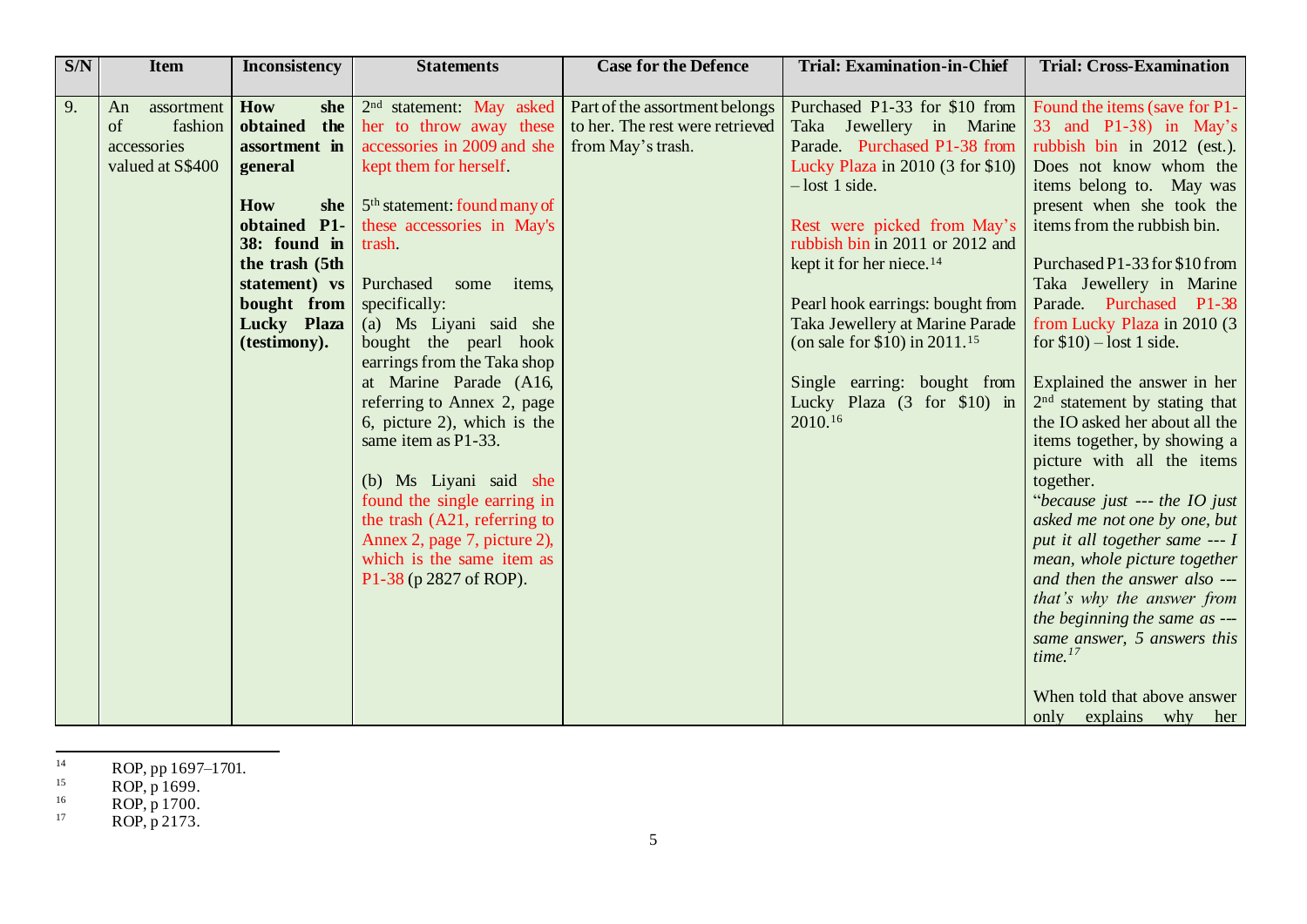| S/N | <b>Item</b>                                                                    | <b>Inconsistency</b>      | <b>Statements</b>                                                                                                                                                                                      | <b>Case for the Defence</b>                                                                                                                                                        | <b>Trial: Examination-in-Chief</b>                                                                                                     | <b>Trial: Cross-Examination</b>                                                                                                                                                                                                                                                                                                                                                                           |
|-----|--------------------------------------------------------------------------------|---------------------------|--------------------------------------------------------------------------------------------------------------------------------------------------------------------------------------------------------|------------------------------------------------------------------------------------------------------------------------------------------------------------------------------------|----------------------------------------------------------------------------------------------------------------------------------------|-----------------------------------------------------------------------------------------------------------------------------------------------------------------------------------------------------------------------------------------------------------------------------------------------------------------------------------------------------------------------------------------------------------|
|     |                                                                                |                           |                                                                                                                                                                                                        |                                                                                                                                                                                    |                                                                                                                                        | answers were the same for<br>various accessories, but does<br>explain<br>the<br>not<br>inconsistencies, she said: "I<br>told the IO wrongly or<br>incorrectly. I just give a<br>roughly idea that it was 7<br>years ago."<br>When pressed on why she<br>specifically said that May<br>asked her to throw it away, "I<br>did say that I took --- May<br>Liew throw it away. And I<br>picked it up from the |
| 10. | pair<br>of<br>One<br>"Gucci"<br>black<br><b>Sunglasses</b><br>valued at S\$250 | How<br>she<br>obtained it | $2nd$ statement: given to her<br>by LML's previous maid<br>5 <sup>th</sup> statement: found it in the<br>cupboard of her room when<br>she started working, and did<br>not know whom it belonged<br>to. | Found in her room when she<br>moved into 49CL. Kept it in<br>her room for eight years. She<br>packed it in as she was in a<br>hurry. She did not intend to<br>take it dishonestly. | Found in her room when she<br>started working at 49CL in 2007,<br>does not know why it was there,<br>she simply kept it. <sup>19</sup> | dustbin." <sup>18</sup><br>Maintained her account in<br>EIC. Did not intend to bring<br>the sunglasses<br>back to<br>Indonesia; she had packed in<br>a rush.<br>Disagreed that the answer in<br>her statement dated 4 Dec<br>2016 (that LML's previous<br>maid gave it to her) referred to<br>this<br>pair<br>of<br>Gucci<br>sunglasses. <sup>20</sup>                                                    |

 $18$  ROP, p 2173.

 $19$  ROP, p 1701.

 $20$  ROP, pp 2181–2182 and 2184.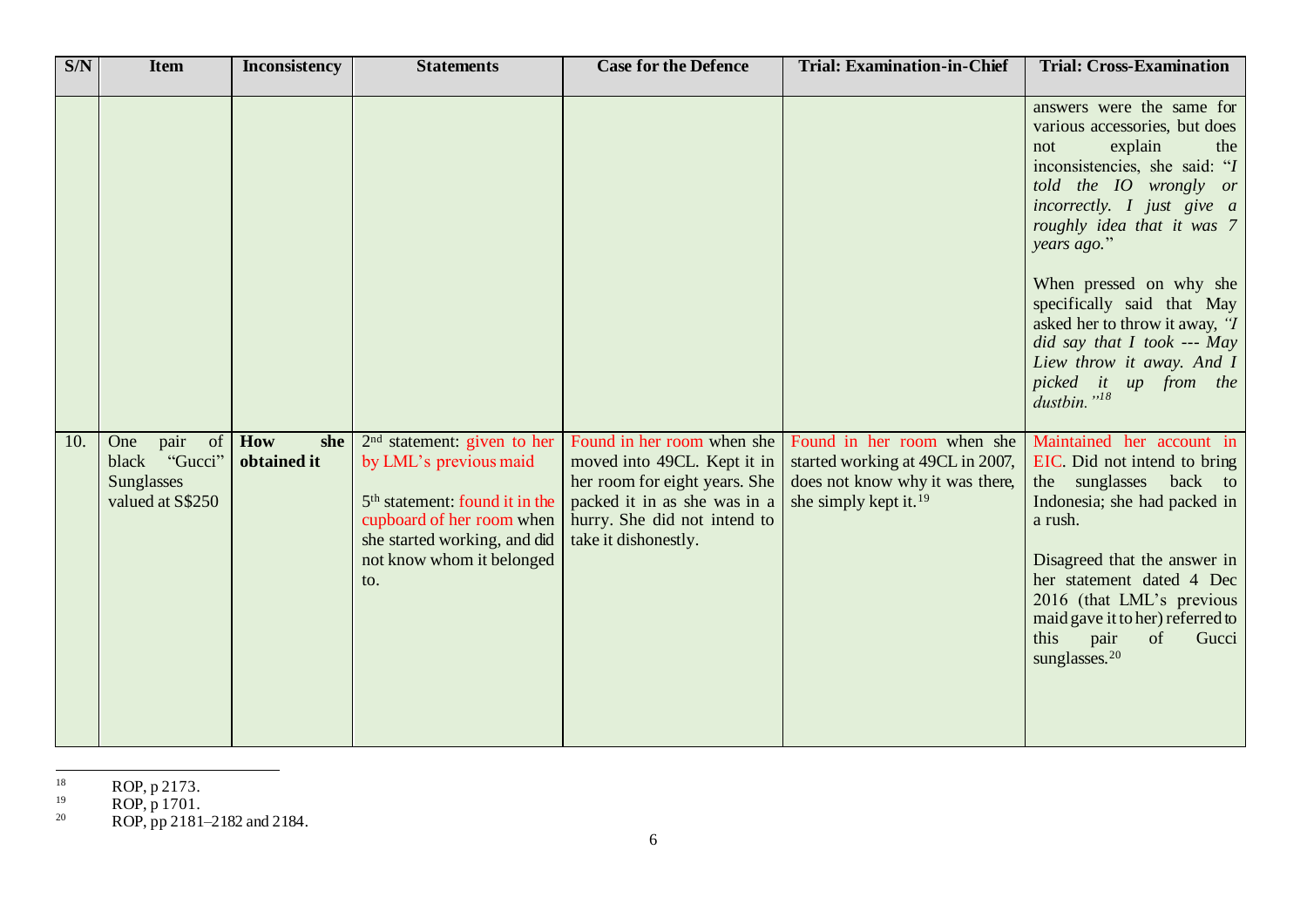| S/N | <b>Item</b>                                                   | Inconsistency                                               | <b>Statements</b>                                                                                                                                                                                                                                                                            | <b>Case for the Defence</b>                                                                                                                                                               | <b>Trial: Examination-in-Chief</b>                                                             | <b>Trial: Cross-Examination</b>                                                                                                                                                                                           |
|-----|---------------------------------------------------------------|-------------------------------------------------------------|----------------------------------------------------------------------------------------------------------------------------------------------------------------------------------------------------------------------------------------------------------------------------------------------|-------------------------------------------------------------------------------------------------------------------------------------------------------------------------------------------|------------------------------------------------------------------------------------------------|---------------------------------------------------------------------------------------------------------------------------------------------------------------------------------------------------------------------------|
|     |                                                               |                                                             |                                                                                                                                                                                                                                                                                              |                                                                                                                                                                                           |                                                                                                |                                                                                                                                                                                                                           |
|     |                                                               |                                                             |                                                                                                                                                                                                                                                                                              | <b>Others</b>                                                                                                                                                                             |                                                                                                |                                                                                                                                                                                                                           |
| 11. | N.A.                                                          | <b>Reason</b><br>for<br>returning<br>to<br><b>Singapore</b> | 1 <sup>st</sup> statement: Planned to<br>visit a friend and<br>g <sub>0</sub><br>sightseeing. <sup>21</sup><br>5 <sup>th</sup> statement: Returned to<br>get in touch with her agent,<br>who had told her that they<br>would try to find her another<br>employer in Singapore. <sup>22</sup> |                                                                                                                                                                                           |                                                                                                | To seek employment. <sup>23</sup><br>When confronted with her 1 <sup>st</sup><br>statement, she insisted she<br>told the IO that she needed to<br>see her agent. <sup>24</sup>                                            |
| 12. | <b>NTUC</b><br>Link<br>Card belonging<br>to "Nyan Min<br>Soe" | When<br>she<br>received this                                | $2nd$ statement: "given the<br>card to me to use when I<br>want to buy items at NTUC<br>sometime in 2009".<br>5 <sup>th</sup> statement: "He passed to<br>me before he went back in<br>2001 or 2002".                                                                                        |                                                                                                                                                                                           |                                                                                                |                                                                                                                                                                                                                           |
| 13. | 3 jumbo boxes                                                 | Whether the<br>three jumbo<br>boxes<br>were<br>sealed       | $2nd$ statement (at [A8]):<br>"Thereafter I went to closed<br>and sealed one of the boxes<br>with tape while Robin went<br>to closed and seal the other<br>two boxes with tape."                                                                                                             | At $[11]$ : After the first box<br>was filled, the Accused<br>helped Robin in taping that<br>box. As the other boxes were<br>filled, Robin then taped the<br>two other boxes himself. The | Asserted that two out of her three<br>boxes were unsealed when she<br>left 49CL. <sup>25</sup> | When asked about her answer<br>at [A8], she said: "At that<br>point of time I did answer the<br>I sealed one of the boxes and<br>two other boxes. I<br>didn't<br>didn't<br>$know--I$<br>know<br>whether it's already been |

 $21$  Statement of Ms Liyani dated 3 December 2016 (A53)

 $^{22}$  Statement of Ms Liyani dated 29 May 2017 (A69).

 $^{23}$  ROP, pp 1873–1874.

 $^{24}$  ROP, pp 2133–2135.

 $^{25}$  ROP, p 1868.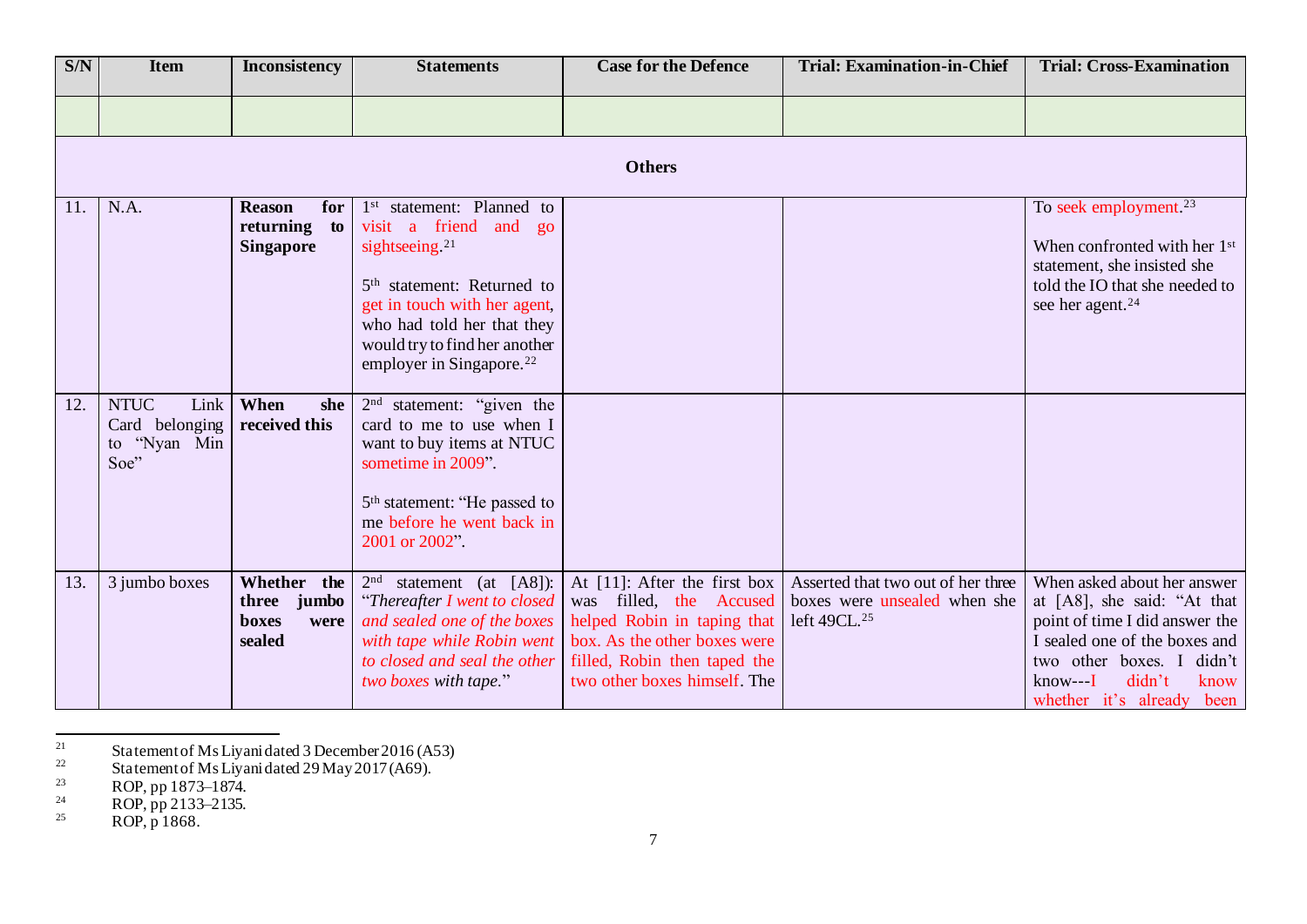| S/N | <b>Item</b> | <b>Inconsistency</b> | <b>Statements</b> | <b>Case for the Defence</b>             | <b>Trial: Examination-in-Chief</b> | <b>Trial: Cross-Examination</b>                                             |
|-----|-------------|----------------------|-------------------|-----------------------------------------|------------------------------------|-----------------------------------------------------------------------------|
|     |             |                      |                   | Accused was ushered out of<br>the house |                                    | sealed or not" and claimed<br>she did not give the answer in<br>$[AA]^{26}$ |

## **TABLE B: Items in the possession of Karl**

| S/N | <b>Item</b>                                                  | <b>Inconsistency</b>          | <b>Statements</b>                                  | <b>Case for the Defence</b>                                               | <b>Trial: Examination-in-Chief</b>                          | <b>Trial: Cross-Examination</b> |  |  |  |  |
|-----|--------------------------------------------------------------|-------------------------------|----------------------------------------------------|---------------------------------------------------------------------------|-------------------------------------------------------------|---------------------------------|--|--|--|--|
|     | $2nd$ Charge – Items in the possession of Karl Liew ("Karl") |                               |                                                    |                                                                           |                                                             |                                 |  |  |  |  |
| 14. | <sup>120</sup><br>pieces of                                  | <b>Whether she had</b> In her | 2 <sup>nd</sup><br>1 <sup>st</sup><br>and          | There were less than 120                                                  | Some of the clothes are from the                            | Explaining the<br>statements    |  |  |  |  |
|     | clothing valued                                              | permission<br>$\mathbf{to}$   | statements, she admitted                           |                                                                           | pieces of clothing. Some   black bag that Karl had given to | about her admitting to taking   |  |  |  |  |
|     | at S\$150 each                                               |                               | <b>take the 10 to 15</b> to taking 10 to 15 pieces | items were given by May's $\vert$ the previous maid (Jane). <sup>27</sup> |                                                             | 10 to 15 clothes without        |  |  |  |  |
|     |                                                              | pieces of men's of            | clothing<br>men's                                  | husband (Jason) and NLP.                                                  |                                                             | permission, "What I meant       |  |  |  |  |
|     |                                                              | clothing                      | without informing LML                              |                                                                           | Some of the clothes belong to                               | during the police interview I   |  |  |  |  |
|     |                                                              |                               | $/ NLP$ .                                          | Did not pack Karl's clothes                                               | her:                                                        | did not ask permission during   |  |  |  |  |
|     |                                                              |                               |                                                    | (which were from the black)                                               | $(1)$ Cream polo t-shirt: bought                            | packing only, not during        |  |  |  |  |
|     |                                                              |                               |                                                    | bag given to Jane) into the $3$                                           | from Toa Payoh for $$7 \text{ in}$                          | taking the clothes because I    |  |  |  |  |
|     |                                                              |                               |                                                    | Boxes.                                                                    | 2011.28                                                     | got permission by taking the    |  |  |  |  |
|     |                                                              |                               |                                                    |                                                                           | $(2) Black$ dress: bought at                                | $clothes$ <sup>32</sup>         |  |  |  |  |
|     |                                                              |                               |                                                    |                                                                           | Holland Drive night market                                  |                                 |  |  |  |  |
|     |                                                              |                               |                                                    |                                                                           | for \$1 in 2010. <sup>29</sup>                              | She stated that NLP had given   |  |  |  |  |
|     |                                                              |                               |                                                    |                                                                           | $(3)$ Red t-shirt: bought for \$5 at                        | her permission to take the      |  |  |  |  |
|     |                                                              |                               |                                                    |                                                                           | Toa Payoh but cannot                                        | clothes if Karl did not want    |  |  |  |  |
|     |                                                              |                               |                                                    |                                                                           | remember when. <sup>30</sup>                                | the clothes. However, she did   |  |  |  |  |
|     |                                                              |                               |                                                    |                                                                           | $(4)$ Blue corduroy shirt: bought it                        | not check with Karl as to       |  |  |  |  |
|     |                                                              |                               |                                                    |                                                                           | for \$10 before starting work                               | whether he wanted the 10-15     |  |  |  |  |
|     |                                                              |                               |                                                    |                                                                           | in Liews. <sup>31</sup>                                     |                                 |  |  |  |  |

- $^{26}$  ROP, pp 2208–2212.
- $^{27}$  ROP, pp 1761–1765.
- $^{28}$  ROP, p 1722.
- $29$  ROP, p 1720.
- $30$  ROP, p 1720.
- $B^{31}$  ROP, p 1723.
- $ROP, p 2105.$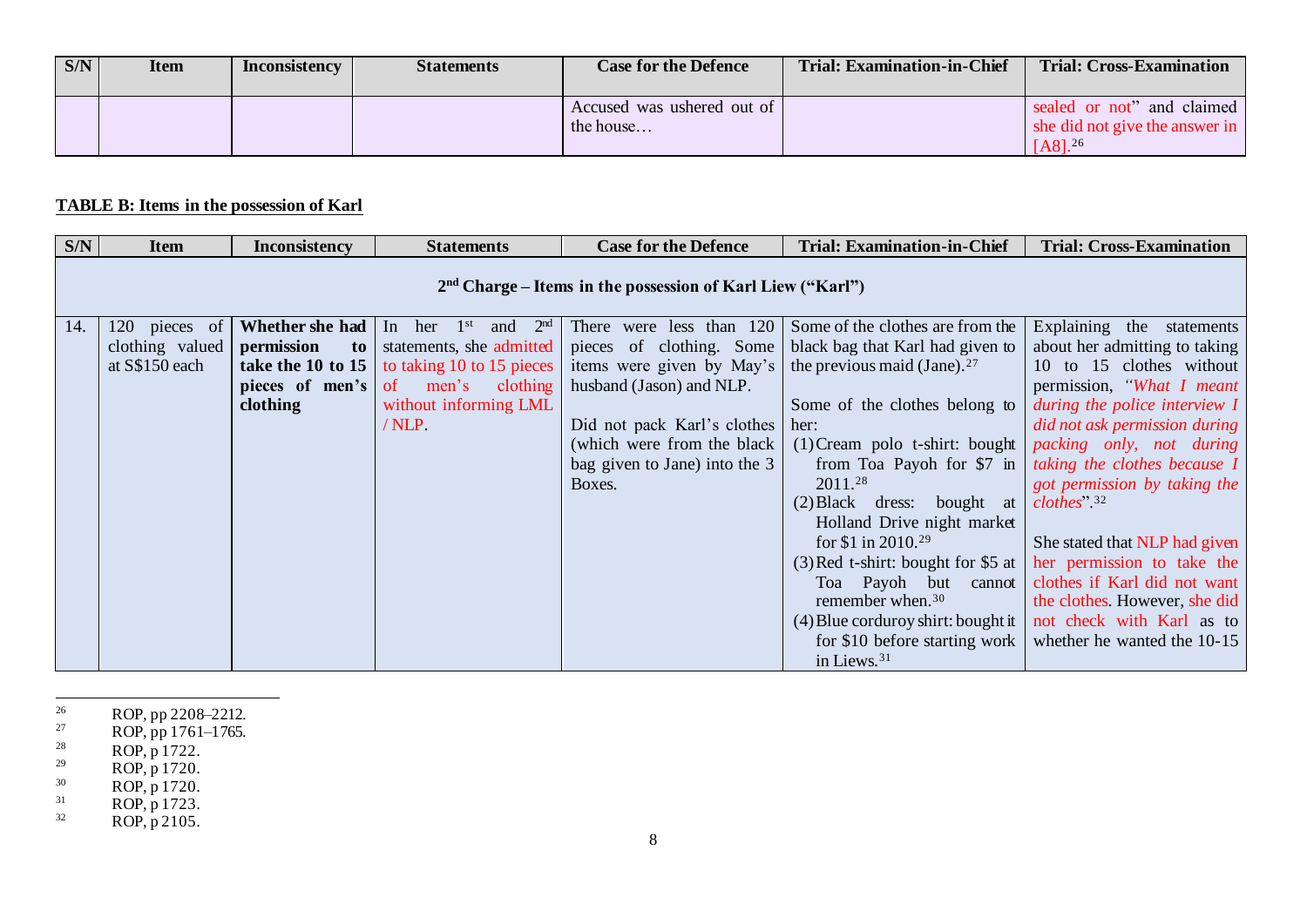| S/N | <b>Item</b>                                 | <b>Inconsistency</b>      | <b>Statements</b>                                                                                                                                                                                                                                                                                                                          | <b>Case for the Defence</b>                                                                                                                                                                                                                                                                                                                                                                    | <b>Trial: Examination-in-Chief</b>                                                                                                                                                                     | <b>Trial: Cross-Examination</b>                                                                                                                                               |
|-----|---------------------------------------------|---------------------------|--------------------------------------------------------------------------------------------------------------------------------------------------------------------------------------------------------------------------------------------------------------------------------------------------------------------------------------------|------------------------------------------------------------------------------------------------------------------------------------------------------------------------------------------------------------------------------------------------------------------------------------------------------------------------------------------------------------------------------------------------|--------------------------------------------------------------------------------------------------------------------------------------------------------------------------------------------------------|-------------------------------------------------------------------------------------------------------------------------------------------------------------------------------|
|     |                                             |                           |                                                                                                                                                                                                                                                                                                                                            |                                                                                                                                                                                                                                                                                                                                                                                                |                                                                                                                                                                                                        | items of clothing before<br>taking them. <sup>33</sup>                                                                                                                        |
| 15. | blanket<br>One<br>valued at S\$500          | How<br>she<br>obtained it | 1 <sup>st</sup> statement: bought two<br>blankets for \$10.<br>statement: bought<br>2 <sup>nd</sup><br>blanket for \$10<br>one<br>while the other blanket<br>had been thrown away<br>by the Liews.<br>5 <sup>th</sup> statement: bought two<br>blankets for \$15, and<br>found another in her<br>room when she started<br>working at 49CL. | Remembers being shown two<br>blankets<br>in<br>statement-<br>recording.<br>Black blanket: NLP allowed<br>her to take.<br>White blanket: Purchased for<br>\$15 at Jalan Ampang three<br>years ago; she did not use it as<br>it was for bringing back to<br>Indonesia.                                                                                                                           | Sometime in 2012, May gave her<br>the black blanket (came together<br>with the white bedsheet and blue<br>bedsheet) and said that she no<br>longer had any need for it. <sup>34</sup>                  | May gave her the white quilt,<br>dark blanket<br>and<br>blue<br>bedsheet. May said she no<br>longer had use of them.<br>Purchased the quilt cover<br>from Ikea. <sup>35</sup> |
| 16. | Three bedsheets<br>valued at S\$100<br>each |                           | Bought<br>one bedsheet<br>Ikea.<br>Found<br>from<br>another blue bedsheet in<br>her room when she<br>started working at 49CL.                                                                                                                                                                                                              | Does not remember being<br>bedsheets<br>shown<br>at<br>statement-recording.<br>Ms Liyani owns bedsheets<br>bought from IKEA (white<br>with stripes), and second-<br>hand queen-sized bedsheets<br>purchased<br>from<br>Jalan<br>Ampang.<br>NLP gave Ms Liyani three<br>single-sized bedsheets, two of<br>which were in Ms Liyani's<br>sleeping area and had never<br>been used (flower motif). | Purchased one bedsheet from<br>'IKEA" for \$49. The remaining<br>two bedsheets were retrieved<br>from May, who wanted to<br>discard them. Does not know<br>who placed the bedsheets in the 3<br>Boxes. | Purchased one bedsheet from<br>'IKEA' for \$49. Received the<br>other two bedsheets from<br>May, who intended to discard<br>them.                                             |

<sup>33</sup> ROP, pp 2106–2107.

 $^{34}$  ROP, pp 1691–1692.

 $^{35}$  ROP, pp 1835–1838.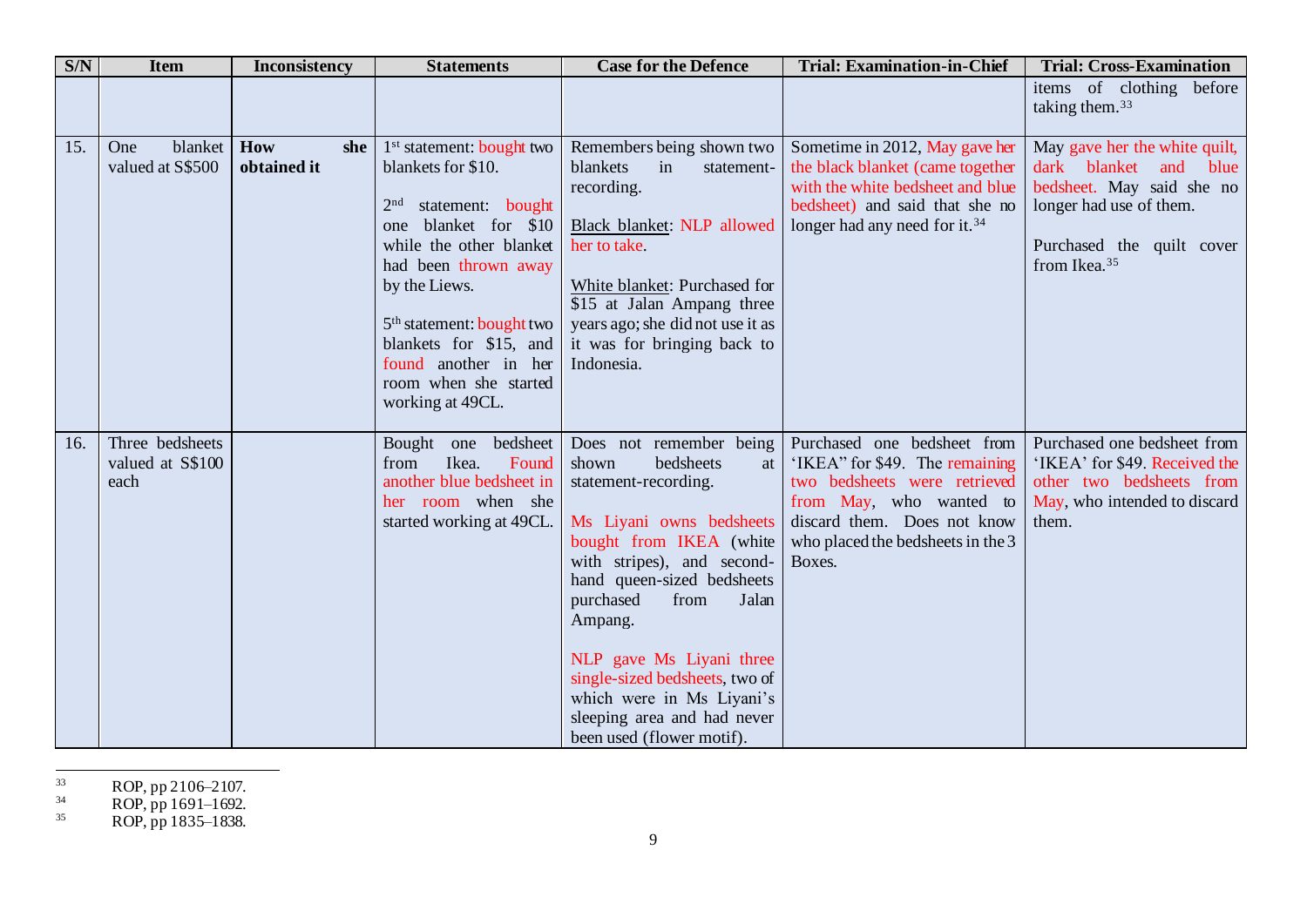| SNN | <b>Item</b>                                                | <b>Inconsistency</b>                                                                                                                                | <b>Statements</b>                                                                                                                                                                                                                                                                                                                                                                                                                                                                                                                                                                                            | <b>Case for the Defence</b>                                                                                                                                           | <b>Trial: Examination-in-Chief</b>                                                                                                                                                                                                                                                                        | <b>Trial: Cross-Examination</b>                                                                                                                                                                                                                                                                                  |
|-----|------------------------------------------------------------|-----------------------------------------------------------------------------------------------------------------------------------------------------|--------------------------------------------------------------------------------------------------------------------------------------------------------------------------------------------------------------------------------------------------------------------------------------------------------------------------------------------------------------------------------------------------------------------------------------------------------------------------------------------------------------------------------------------------------------------------------------------------------------|-----------------------------------------------------------------------------------------------------------------------------------------------------------------------|-----------------------------------------------------------------------------------------------------------------------------------------------------------------------------------------------------------------------------------------------------------------------------------------------------------|------------------------------------------------------------------------------------------------------------------------------------------------------------------------------------------------------------------------------------------------------------------------------------------------------------------|
|     |                                                            |                                                                                                                                                     |                                                                                                                                                                                                                                                                                                                                                                                                                                                                                                                                                                                                              |                                                                                                                                                                       |                                                                                                                                                                                                                                                                                                           |                                                                                                                                                                                                                                                                                                                  |
| 17. | Philips<br>One<br><b>DVD</b><br>player<br>valued at S\$150 | Whether<br>she<br>intended to pack<br>it into the boxes.<br>Whether she told<br><b>NLP</b><br>that she<br>would take it<br>back<br>to<br>Indonesia. | NLP told her to dispose<br>of it because it was<br>spoilt; Ms Liyani wanted<br>to bring it back to<br>Indonesia to fix it.<br>*Issue $1: 2nd$ statement:<br>she personally placed the<br>DVD player into the<br>boxes; however, in her<br>Case for the Defence<br>(see next column), she<br>claimed she did not<br>remember packing or<br>having an intention to<br>pack the DVD player<br>into the boxes.<br>*Issue $2: 1st$ statement:<br>told NLP that she would<br>take the DVD player<br>back to Indonesia.<br>2 <sup>nd</sup> statement: did not tell<br>anyone that she would<br>take the DVD player. | NLP allowed Ms Liyani to<br>use it during her stay at the<br>residence.<br>Ms Liyani does not remember<br>packing it into the 3 Boxes, or<br>intending to pack it in. | Taken from storage facility, after<br>renovation to 49CL in 2010. Ms<br>Liyani asked NLP for TV and<br>DVD player for the room, and<br>NLP allowed her use of this<br>DVD player. Used by Ms Liyani<br>in her room every day. <sup>36</sup><br>Did not intend to bring it back<br>with her. <sup>37</sup> | Explaining her answer in her<br>2 <sub>nd</sub><br>statement<br>(that)<br>she<br>personally placed it into the<br>boxes), she said that she said<br>she placed it <i>near</i> the box (not<br>into the box).<br>Also, she did not know that<br>one of the drivers eventually<br>put it in the box. <sup>38</sup> |
| 18. | assortment<br>An<br>kitchenware<br>οf                      | <b>Minor</b><br>discrepancies as                                                                                                                    | 1 <sup>st</sup> statement: Bought<br>these items at the same                                                                                                                                                                                                                                                                                                                                                                                                                                                                                                                                                 | Spoons, teaspoons, big knife,<br>small knife, ceramic pot were                                                                                                        | Purchased utensils from 2 <sup>nd</sup> hand<br>shop in Jalan Ampang (called                                                                                                                                                                                                                              | Purchased the large stainless-<br>steel pot for S\$49 from Toa                                                                                                                                                                                                                                                   |
|     | utensils<br>and<br>valued at S\$300                        | to cost of items.                                                                                                                                   | secondhand<br>shop<br>at                                                                                                                                                                                                                                                                                                                                                                                                                                                                                                                                                                                     | bought from Jalan Ampang<br>second-hand shop.                                                                                                                         | Hock Siong) sometime between<br>2011 and 2013. <sup>39</sup>                                                                                                                                                                                                                                              | Payoh Cash Convertors. <sup>43</sup>                                                                                                                                                                                                                                                                             |

 $^{36}$  ROP, p 1690.

 $37$  ROP, pp 2142–2143.

 $38$  ROP, p 2144.

 $ROP, p 1706.$ 

<sup>43</sup> ROP, p 1839.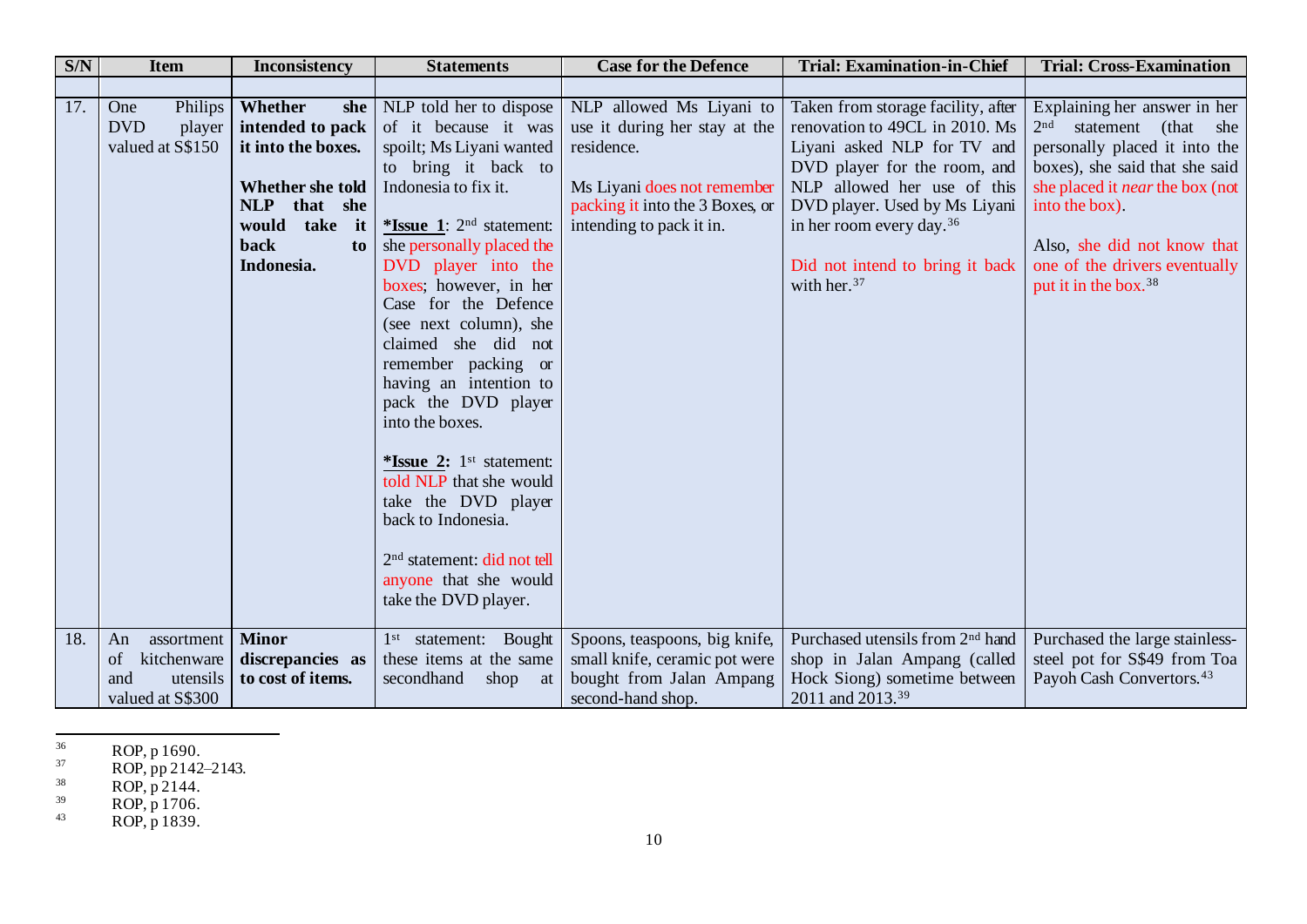| SNN | <b>Item</b>                                                                                   | <b>Inconsistency</b>                    | <b>Statements</b>                                                                                                                                                                                                                                                                                                                                                                                                                                                                                                                                                   | <b>Case for the Defence</b>                                                                                                                                                                                    | <b>Trial: Examination-in-Chief</b>                                                                                                                                                                                                                                                        | <b>Trial: Cross-Examination</b>                                                                                                                                                                                                        |
|-----|-----------------------------------------------------------------------------------------------|-----------------------------------------|---------------------------------------------------------------------------------------------------------------------------------------------------------------------------------------------------------------------------------------------------------------------------------------------------------------------------------------------------------------------------------------------------------------------------------------------------------------------------------------------------------------------------------------------------------------------|----------------------------------------------------------------------------------------------------------------------------------------------------------------------------------------------------------------|-------------------------------------------------------------------------------------------------------------------------------------------------------------------------------------------------------------------------------------------------------------------------------------------|----------------------------------------------------------------------------------------------------------------------------------------------------------------------------------------------------------------------------------------|
|     |                                                                                               |                                         | Macpherson where she<br>bought the blankets.<br>$2nd$ statement: Bought the<br>kitchenware and utensils<br>from the secondhand<br>shop at Jalan Ampang<br>(except for a pot that she<br>bought from NTUC),<br>and gave a breakdown of<br>the cost of the items<br>(upon being confronted<br>with the Liew family's<br>claims<br>that<br>the<br>kitchenware and utensils<br>belonged to them).<br>5 <sup>th</sup> statement: Bought<br>these items from a<br>secondhand shop (at<br>Jalan Ampang), and gave<br>a breakdown of their cost<br>similar to that provided | Cooking pot with lid bought<br>from NTUC.<br>Stainless-steel pot bought<br>from Toa Payoh.<br>These items were stored<br>outside her room in unsealed<br>cardboard box and to be<br>brought back to Indonesia. | Purchased the large stainless-<br>steel pot for S\$39 from Toa<br>Payoh Cash Convertors in<br>2012.40<br>Purchased the white ceramic pot<br>from NTUC using NTUC points<br>combined with \$10 cash in<br>2014.41<br>Purchased pink knife from Toa<br>Payoh Cash Convertors for<br>\$15.42 | Generally maintained<br>her<br>account in EIC.<br>Discrepancies between the<br>costs reflected in Ms Liyani's<br>vis-à-vis<br>statements<br>her<br>testimony in Court<br>are<br>attributable to the recording<br>officer's mistake(s). |
|     |                                                                                               |                                         | in her 2 <sup>nd</sup> statement.                                                                                                                                                                                                                                                                                                                                                                                                                                                                                                                                   |                                                                                                                                                                                                                |                                                                                                                                                                                                                                                                                           |                                                                                                                                                                                                                                        |
| 19. | black<br>One<br>"Gucci"<br>wallet<br>valued at S\$250<br><i>*removed</i> from<br>$2nd$ charge | How<br>she<br>obtained<br>the<br>wallet | statement: "cannot<br>5 <sup>th</sup><br>remember" how she<br>obtained the wallet.                                                                                                                                                                                                                                                                                                                                                                                                                                                                                  | Given by "her friend".                                                                                                                                                                                         | Given by friend Diah in 2012.44<br>Could not recall at the time of her<br>Police statement that she had<br>received the wallet from Diah.                                                                                                                                                 | Given by<br>friend Diah in<br>2012.45                                                                                                                                                                                                  |

 $^{40}$  ROP, p 1702.

 $^{41}$  ROP, p 1704.

 $^{42}$  ROP, p 1705.

 $^{44}$  ROP, p 1713.

<sup>45</sup> ROP, pp  $1846-1847$ .